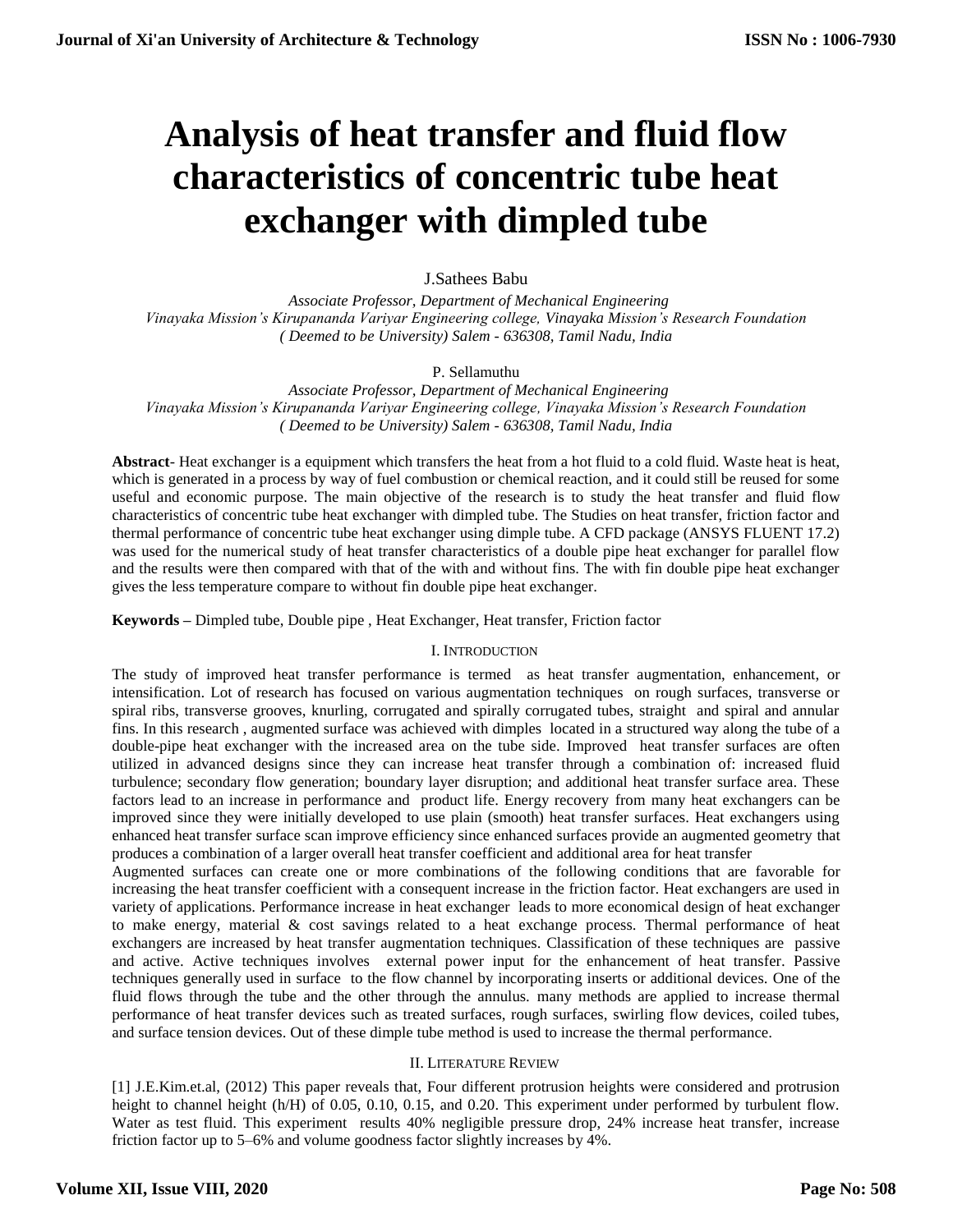[2] J.Kukulka.et.al, (2011) This paper reveals that, Enhancement tube and smooth tubes are compared and material is enhanced 304 L stainless steel tube and steel. This experiment under performed by Turbulent flow in the range of Reynolds Numbers near 2900, Water as working fluid increases in heat transfer for Enhancement tubes are in excess of 120% over smooth tubes.. Fouling rate for the smooth stainless steel tubes were compared to the average values of the four dimpled tubes. Dimpled tubes minimizes the fouling rate and also provides heat transfer performance in excess of 100%.

[3] A. García.et.al, (2011) This paper reveals that, Corrugated tubes, dimpled tubes and wire coils are compared. Water as working fluid and the range of Reynolds numbers between 200 and 2000 in Laminar, transition and turbulent flows are used. The heat transfer co-efficient on maximum Nusselt number augmentations of 250% can be expected at low Prandtl numbers. Incase of Reynolds numbers higher than 2000, the use of corrugated and dimpled tubes is favored.

[4] S.Suresh.et.al, (2010) This paper reveals that, experimental studies on heat transfer and friction factor characteristics of CuO/water nano fluid under turbulent flow in a helically dimpled tube and plain tubes are compared. This experiment was performed in Turbulent flow with Reynolds number range between 2500 and 6000. Nano fluids are prepared by sol-gel method. Observed that with 0.3% volume concentration of copper nanoparticles dispersed in ethylene glycol, its thermal conductivity increased by 40%. The heat transfer results showed that Nusseltnumber with dimpled tube and nano fluids under turbulent flow is 19%, 27% and 39% (0.1%, 0.2% and 0.3% volume concentrations of nanoparticles in a fluid).

[5] Wang.et.al,(2010) This paper reveals that, Heat transfer and hydrodynamics analysis of a novel dimpled tube, Ellipsoidal shape dimpled tube and spherical shape dimpled tubes are compare than smooth tube. Laminar and transition flow are used. Working fluid as water and range of Reynolds number e is less than 1000. Friction factor of dimpled tube increased by 26.9–75%. Friction factor of the ellipsoidal and spherical dimpled tubes increased by 32.9–92%. Nusselt number increased by 38.6–175.1% for the ellipsoidal dimpled tube and 34.1–158% for the spherical dimpled tube.

[6] Chinaruk Thianpong.et.al,(2009) This paper reveals that, Compound heat transfer enhancement of a dimpled tube with a twisted tape swirl generator, Dimpled tube with twisted tape and plain tubes are compared. The range of Reynolds number are from 12,000 to 44,000 with hot and coldwater as working fluid. Aluminum made twisted tapes with thickness ( $\delta$ ) of 0.5 mm, width (w) of 22 mm, and twist ratios  $y/w=3$ , 5 and 7 are used in this experiment. The experimental results shows that both heat transfer coefficient and friction factor in the dimpled tube fitted with the twisted tape, are higher than those in the dimple tube acting alone as plain tube. Also the heat transfer coefficient and friction factor in the combined devices increase as the pitch Heat transfer rate and friction factor dimpled tube with twisted tape, are respectively 1.66 to 3.03 and 5 to 6.31 times in the plain tube.

[7] Chang.et.al, (2008) This paper reveals that, Heat transfer and pressure drop in dimpled fin channels, three types of dimpled fin channels follow the order of (a) convex -concave (b) convex–convex (c) concave–concave at each tested. Reynolds number (Re) ranging from 1500 to 11,000 and Water as working fluid are used as parameters. Results of above three types of dimpled fin channels follow the order of (c) convex–convex  $>$  (b) concave– concave > (a) concave– convex shapes increased pressure drops and decreasing L/d from 6.2 to 3.5 and increases f factors at  $Y/L = 1$ . Variations of Nusselt number against Reynolds number for each type of dimpled fin channel with  $L/d = (a) 8.9$ , (b) 6.2 and (c) 3.5 are compared.

[8] Pedro G.Vicente.et.al, (2002) This paper reveals that Experimental study of mixed convection and pressure drop in helically dimpled tubes for laminar and transition flow are compared. Water and ethylene glycol as test fluids, this experiment was performed in laminar and transition flows. Heat transfer increases and is up to 5 times higher than the smooth tube value corresponding to laminar flow. The results of isothermal pressure drop for laminar flow showed dimpled tube friction factors between 10% and 30% higher than the smooth tube. Heat transfer of dimpled tubes can increases up to 30%.

## III.METHODOLOGY

The step by step procedure of the methodology is listed below,

- i. Study the existing
- ii. Identify the parameters of the analysis
- iii. Mathematical calculation for the benchmarking
- iv. 3D Geometry
- v. De-Crystallization using pre-processor
- vi. Analysis and post processing using ANSYS
- vii. Identify the parameters for improving the system.
- viii. Revised analysis for new variant
- ix. Identify the best variant
- x. Validation for benchmarking system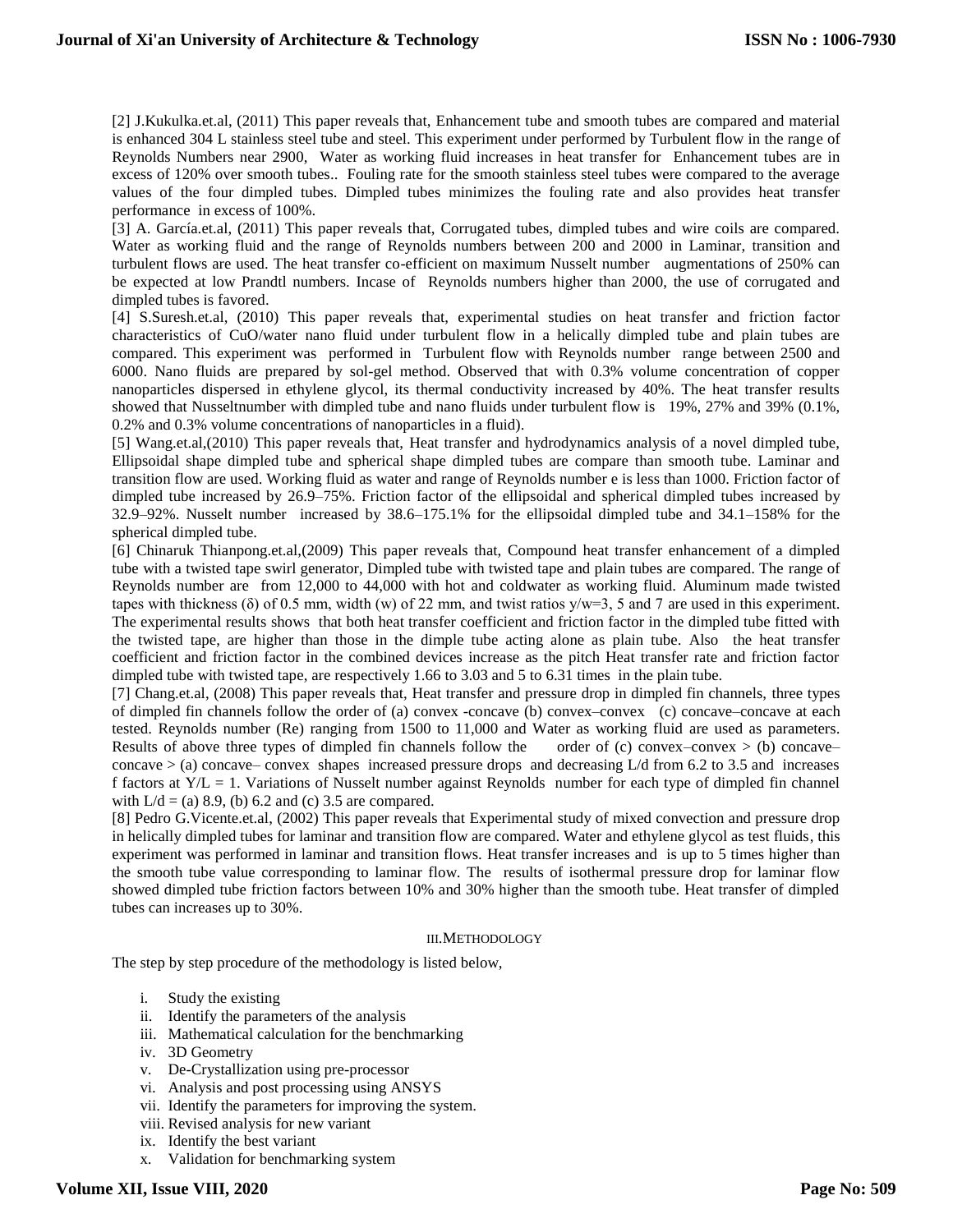xi. Through physical experimentation

#### IV. MODELING OF DOUBLE PIPE HEAT EXCHANGER

CAD modeling of the complete Double Pipe Heat Exchanger structure is performed by using Solid works 2018 software. This software is having special tools in generating surface design to construct typical surfaces, which are later converted into solid models.

All part models are then assembled to make a complete structure. The process of assembly is very much common to general process of fabricating structures in real production. The CAD model of single and Double Pipe Heat Exchanger used for FE Analysis during assembly is shown in figure. The assembled CAD model has been prepared from various part modelling drawings. After geometry creation these models were imported in ANSYS for thermal analysis.

## *Software Tools*

- *1) Solid Works*
	- i. The part modelling environment in which the extrude command is used for the modelling of the Double Pipe Heat Exchanger and the stiffeners are made using the glide command.
	- ii.The parameters required for the modelling of Double Pipe Heat Exchanger are contour dimensions height, length, fillet radius, hole diameter.
	- iii. Holes were made using surface trim command. The 3D SOLID is prepared by thickness in the third dimension provided after selecting the 2-D shell element.
- *2) ANSYS 17*
	- iv. ANSYS 17 used to Analysis the Double Pipe Heat Exchanger. In design simulation Quadra paver element is used for meshing of Double Pipe Heat Exchanger.
	- v. Equivalence of the nodes is executed for this element. ANSYS has a quadratic displacement behavior and is well suited to modeling irregular meshes
	- vi. For the meshing of the Double Pipe Heat Exchanger with and without stiffeners the above described nodal Quadra element is used with Double Pipe Heat Exchanger meshing.
	- vii. The material properties like modulus of elasticity and poisons ratio is assigned to the Double Pipe Heat Exchanger in materials list in ANSYS.
	- viii. The analysis was carried out for the load calculated. At first the Double Pipe Heat Exchanger is analyzed by considering the load calculated.
	- ix. The deflection and maximum and minimum temperature are obtained which will give comparative results for modifications in the Double Pipe Heat Exchanger.

| SI.<br>No. | Parameter           | <b>Forms</b>          |                  |
|------------|---------------------|-----------------------|------------------|
| 1          | Hot pipe            | <b>Inner diameter</b> | 16.5mm           |
|            |                     | <b>Outer diameter</b> | $21.5$ mm        |
| 2          | Cold pipe           | Inner diameter        | 42 <sub>mm</sub> |
|            |                     | <b>Outer diameter</b> | 48.5mm           |
|            | cold pipe<br>inlet  | Inner diameter        | 11mm             |
| 3          |                     | <b>Outer diameter</b> | 12mm             |
| 4          | Cold pipe<br>outlet | Inner diameter        | 11mm             |
|            |                     | <b>Outer diameter</b> | 12mm             |
| 5          | Hot pipe length     |                       | 750mm            |
| 6          | Cold pipe length    |                       | 450mm            |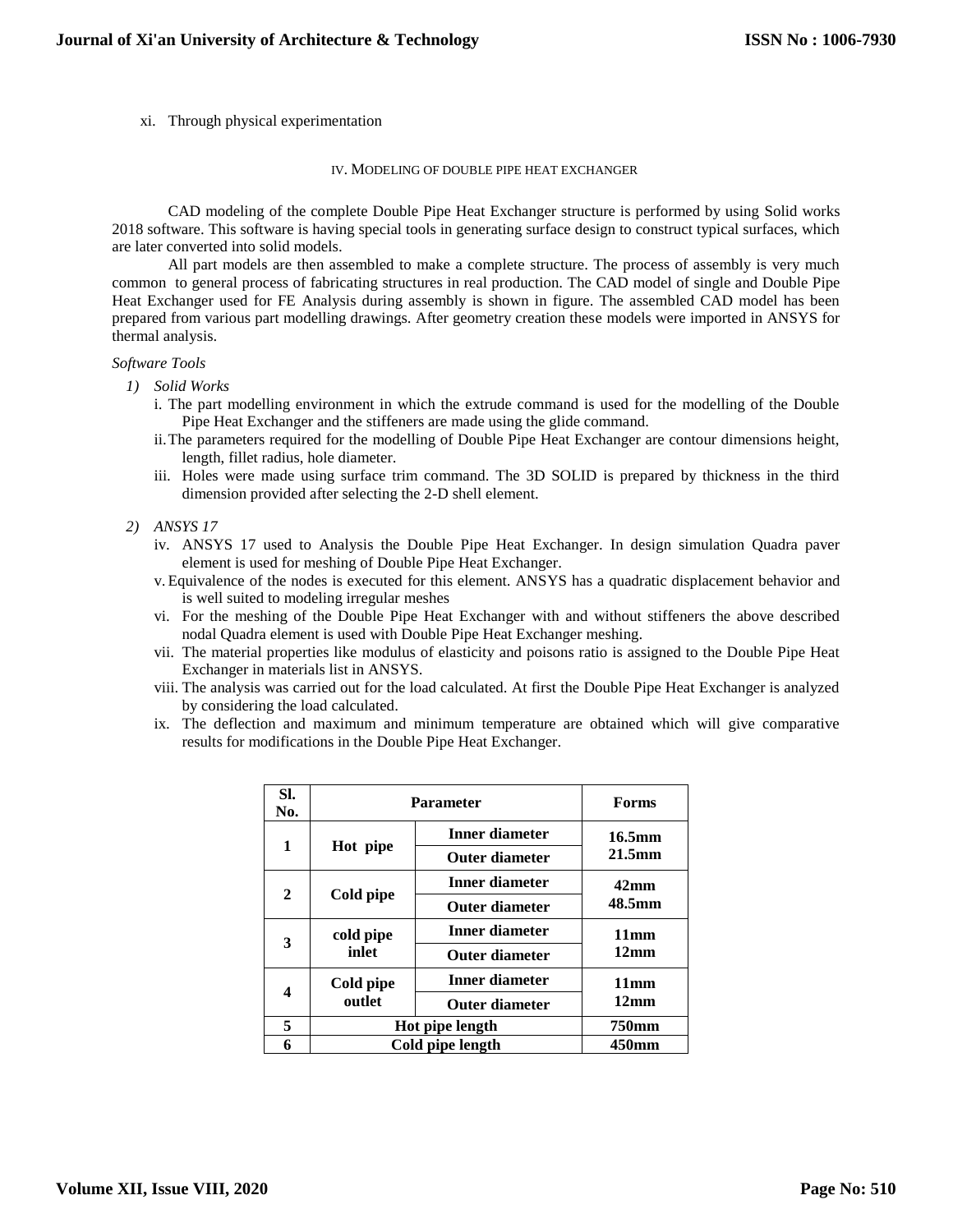

Figure 1. Heat exchanger Solid Model Figure 2. Double Pipe with Fin Model

## V. COMPUTATIONAL FLUID DYNAMICS ANALYSIS

Computational fluid dynamics (CFD) analysis includes modeling of the geometry, meshing and analysis of the part geometry against boundary conditions.

In the ANSYS workbench design module parallel -flow heat exchanger heat exchanger is modeled. Initially the fluid flow is selected and geometry is created.

| $1000$ $\mu$ , $10000$ $\mu$ various parts of the boay with state type |                   |  |  |  |
|------------------------------------------------------------------------|-------------------|--|--|--|
| <b>Part Of The Model</b>                                               | <b>State Type</b> |  |  |  |
| <b>Inner Fluid</b>                                                     | <b>Fluid</b>      |  |  |  |
| <b>Inner_Pipe</b>                                                      | Solid             |  |  |  |
| <b>Outer Fluid</b>                                                     | Fluid             |  |  |  |
| <b>Outer_Pipe</b>                                                      | <b>Solid</b>      |  |  |  |
|                                                                        |                   |  |  |  |

Table - 2. Naming of various parts of the body with state type

## *Meshing of model :*

Initially a relatively coarser mesh is generated which contains mixed Tetra and Hexahedral cells having both triangular and quadrilateral faces. Finally a fine mesh is generated with the edges and regions of high temperature and pressure gradients are meshed.



Figure 3. Various view face of the Mesh module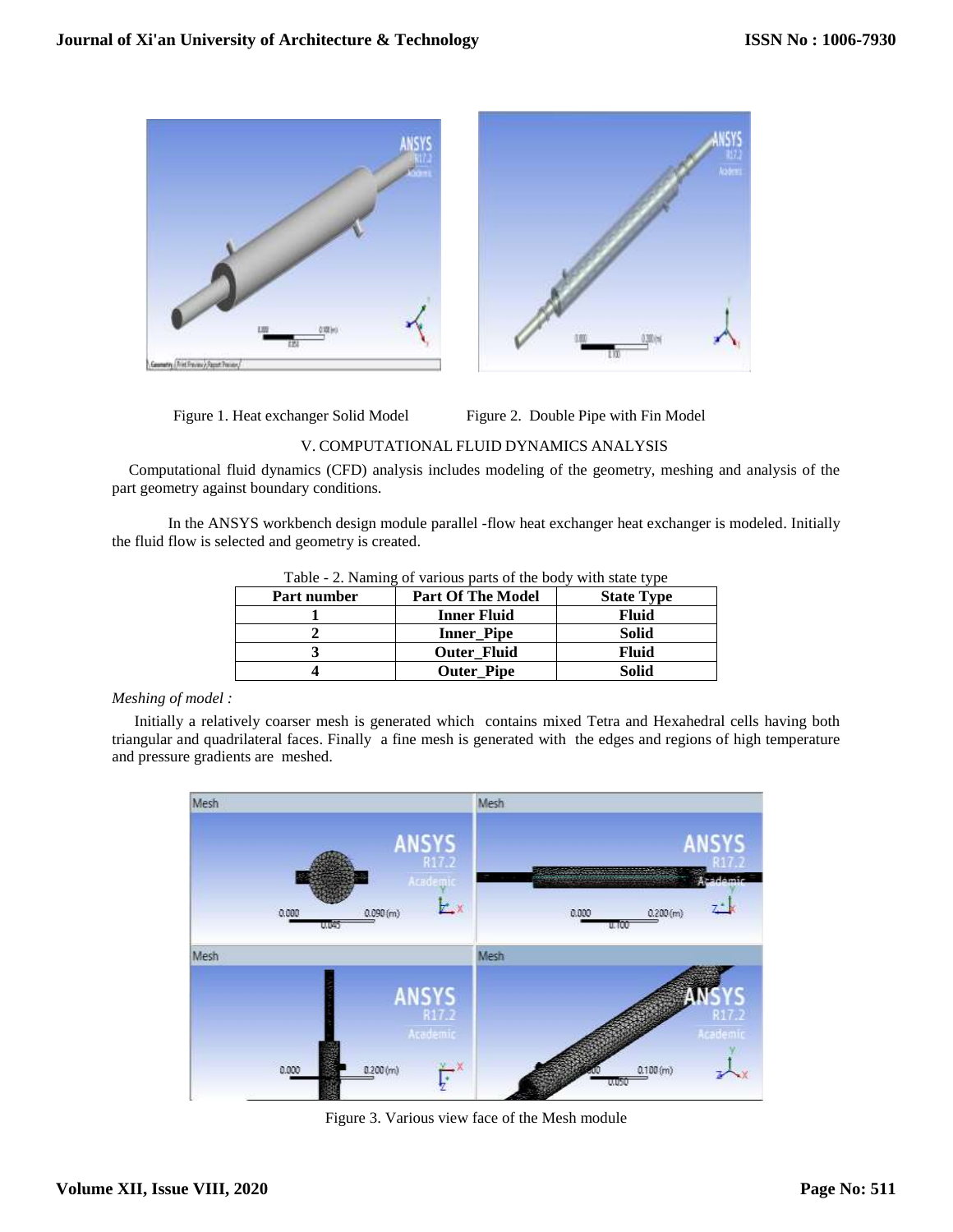## *Named Selection*

The surfaces of the solid are named as inlets and outlets for inner and outer fluids. The outer wall is named as insulation surface.



Figure 4. Named Sections of heat exchanger 1 Figure 5. Named Selections heat exchanger 2

Save project and close the window. Refresh and update project on the workbench

## *Solution:*

*1) Problem Setup* 

The mesh is checked and quality is obtained. Change the analysis type to Pressure Based type. Change the velocity formulation to absolute and time to steady state. Gravity is defined as  $y = -9.81$  m/s<sup>2</sup>

*2) Models* 

Energy is set to ON position. k-ε model (2 equations) is selected as Viscous moddel. Radiation model is changed to Discrete Ordinates.

*3) Materials* 

Add water-liquid and copper, steel to the list of fluid and solid respectively from the fluent database.

*4) Cell zone conditions* 

The parts are assigned as water and copper, steel as per fluid/solid parts.

*5) Boundary Conditions* 

Boundary conditions are used according to the need of the model. Mass flow rate inlet and pressure outlet are defined as inlet and outlet conditions. As this is parallel-flow with two tubes so there are two inlets and two outlets. The walls are y specified with respective boundary conditions. No slip condition is considered for each wall. Heat flux condition is set to zero for each wall except the tube walls. The details of all boundary conditions are listed in the Table 3 as given below.

| Table -3 Boundary Conditions |                                      |  |  |
|------------------------------|--------------------------------------|--|--|
| <b>Ouantities</b>            | <b>Boundary condition</b>            |  |  |
| <b>Working fluid</b>         | Water                                |  |  |
| Inner pipe                   | <b>Hot inlet</b>                     |  |  |
| (hot fluid)                  | Mass flowrate $= 0.125 \text{ kg/s}$ |  |  |
|                              | Temperature = $82.22$ c              |  |  |
| <b>Outer pipe</b>            | <b>Cold inlet</b>                    |  |  |
| (cold fluid)                 | Mass flowrate $=0.215$ kg/s          |  |  |
|                              | Temperature = $32.22$ c              |  |  |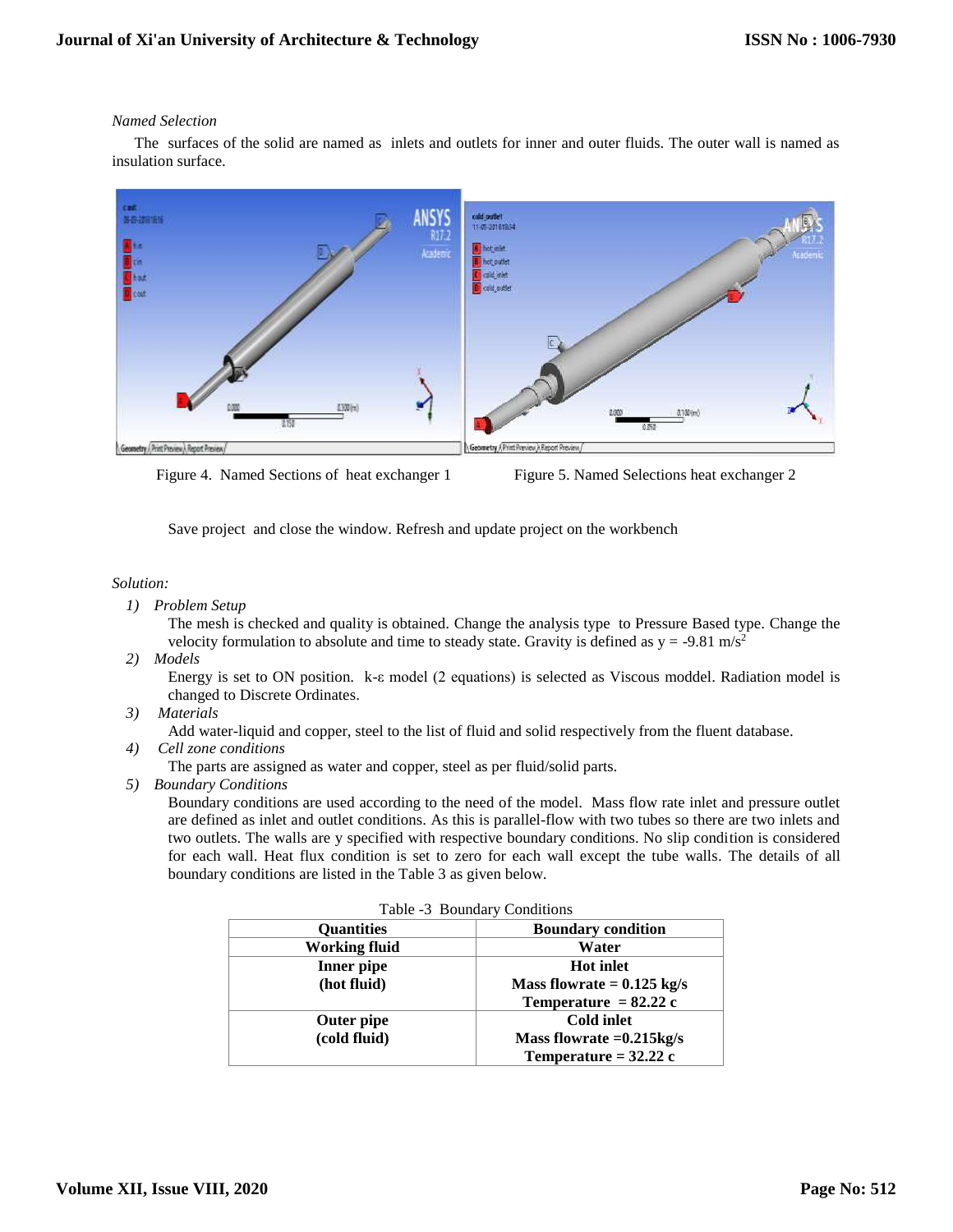- *6) Reference Values* 
	- i. Area  $= 1$  m<sup>2</sup>
	- ii. Density =  $998.2 \text{ kg/m}^3$
	- iii. Length  $= 39.37008$  inch
	- iv. Temperature =  $348$  K
	- v. Velocity =  $0.9942$  m/s
	- vi. Viscosity =  $0.001003$  kg/m-s
	- vii. Ratio of specific heats = 1.4
- *7) Solution Methods* 
	- The solution methods are specified as follows:
	- i. Scheme = Simple
	- ii. Gradient = Least Square Cell Based
	- iii. Pressure = Standard
	- iv. Momentum = Second Order Upwind
	- v. Turbulent Kinetic Energy = Second Order Upwind
	- vi. Turbulent Dissipation Rate = Second Order Upwind
- *8) Solution Control and Initialization* 
	- i. Under relaxation factors the parameters are
	- ii.Pressure = 0.3 Pascal
	- iii. Density =  $1 \text{ kg/m}$ 3
	- iv. Body forces  $= 1 \text{ kg/m} 2s2$
	- v. Momentum  $= 0.7$  kg-m/s
	- vi. Turbulent kinetic energy =  $0.8$  m $2$ /s $2$
	- vii. Then the solution initialization method is set to Standard Initialization whereas the reference frame is set to Relative cell zone.
	- viii. Measure of Convergence

To get the nice convergence throughout the simulation residuals are given as per the Table 4 that follows.

| <b>Variable</b>                                    | <b>Residual</b> |
|----------------------------------------------------|-----------------|
| x-velocity                                         | $10-6$          |
| y-velocity                                         | $10-6$          |
| z-velocity                                         | $10-6$          |
| <b>Continuity</b>                                  | $10-6$          |
| Specific dissipation energy/<br>dissipation energy | $10-5$          |
| <b>Turbulent kinetic energy</b>                    | $10-5$          |
| <b>Energy</b>                                      | $10-9$          |

## *9) Run Calculation*

The number of iteration is set to 1000 and the solution is calculated and various contours, vectors and plots are obtained.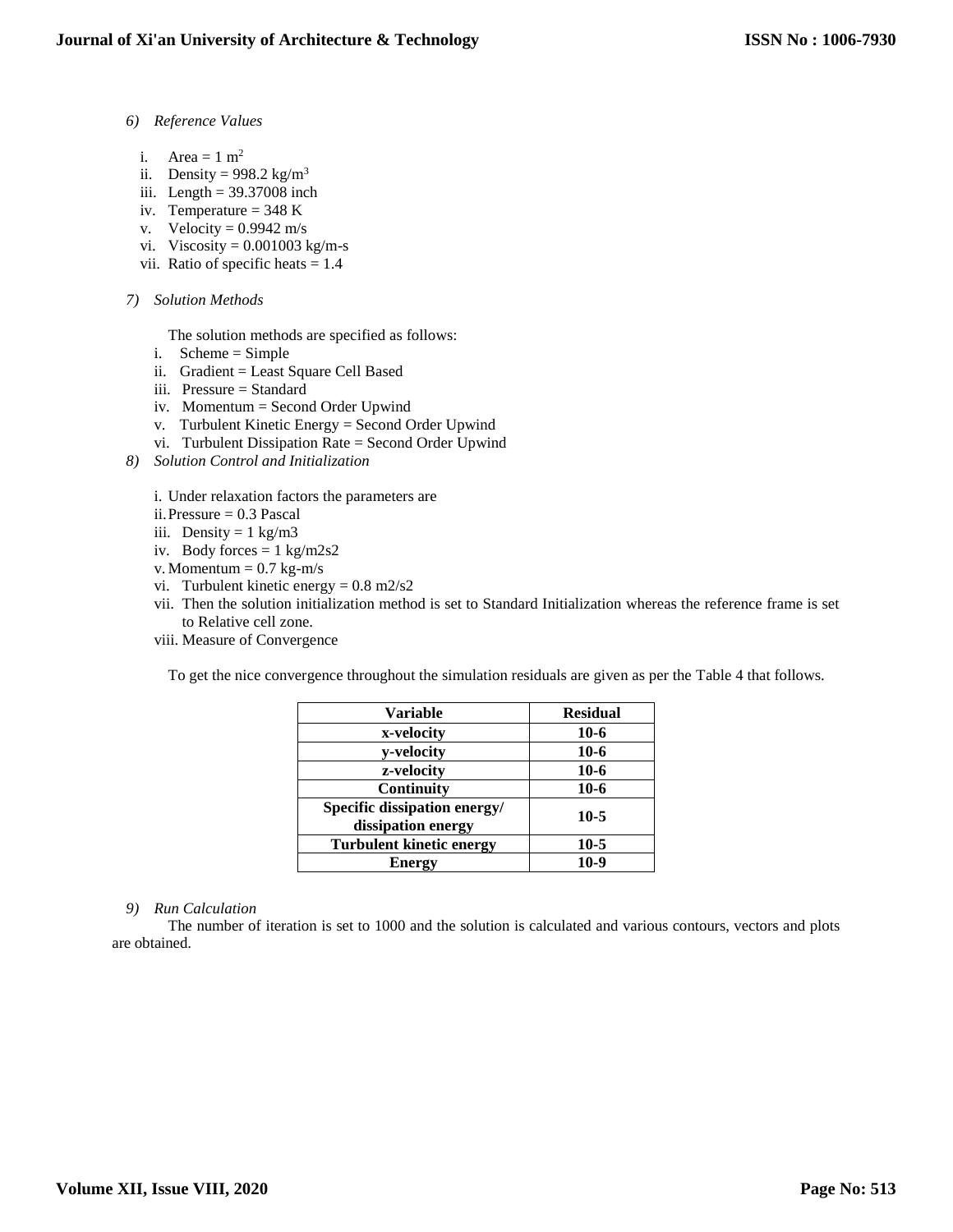# VI. RESULTS

## *Mass flow rate and total heat trasfer rate.*

The mass flow rate and total Temperature are given in the tables below.

## Table: Show the heat exchanger result

| Double pipe Heat<br>exchanger |                     | <b>Mass Flow Rate Mass</b><br>Flow Rate (kg/s) | <b>Temperature</b><br>$^{\rm o}\!{\rm C}$ |
|-------------------------------|---------------------|------------------------------------------------|-------------------------------------------|
| Without<br>fin                | Hot pipe outlet     | 0.125                                          | 326.0                                     |
|                               | Cold pipe<br>outlet | 0.251                                          | 332.9                                     |
| With<br>fin                   | Hot pipe outlet     | 0.125                                          | 320.3                                     |
|                               | Cold pipe<br>outlet | 0.251                                          | 325.4                                     |

#### *Contours*

The temperature, pressure and velocity distribution along the heat exchanger can be seen through the



| 燃烧<br>$2.00+03$                       |                                                                 | <b>ANSYS</b><br>$A = 1$ | <b>BRA</b> - MMA<br>0.00a+05           |                                                             |      |
|---------------------------------------|-----------------------------------------------------------------|-------------------------|----------------------------------------|-------------------------------------------------------------|------|
| 1.80 e+03                             |                                                                 |                         | $5.00 + 06$                            | <b>WASHINGTON NEWS</b>                                      |      |
| $1.60 + 03$                           |                                                                 |                         |                                        |                                                             |      |
| $1,40+02$                             |                                                                 |                         | $4.00 + 05$                            |                                                             |      |
| $1,20e+02$                            |                                                                 |                         | $3.00 + 06$                            |                                                             |      |
| CO+400.hytiootex.<br>Magnitude 00+102 |                                                                 |                         | Statio<br>Pressurez.004105<br>(pasoal) |                                                             |      |
| $0.00+02$                             | m                                                               |                         | $1.00e + 05$                           |                                                             |      |
| $4.00 + 02$                           |                                                                 |                         |                                        |                                                             |      |
| $2.00 + 02$                           | <b><i>AMERICAN AV</i></b>                                       |                         | $0.00 + 00$                            | <b>STARTHERMAN WILLY</b>                                    |      |
| $0.00 + 00$<br>$-0.04$                | $-0.03 - 0.02$<br>0.01<br>$-0.01$<br>0.02<br>α.<br>Position (m) | 0.03<br>0.04            | $-1.00+05$<br>$-0.04 - 0.03$           | $-0.02 - 0.01$<br>0.01<br>0.02<br>0.03<br>σ<br>Position (m) | 0.04 |





Figure 9. Temperature magnitude in different position. Figure 10. Double pipe heat exchanger Temperature





Disribtuion (With fin)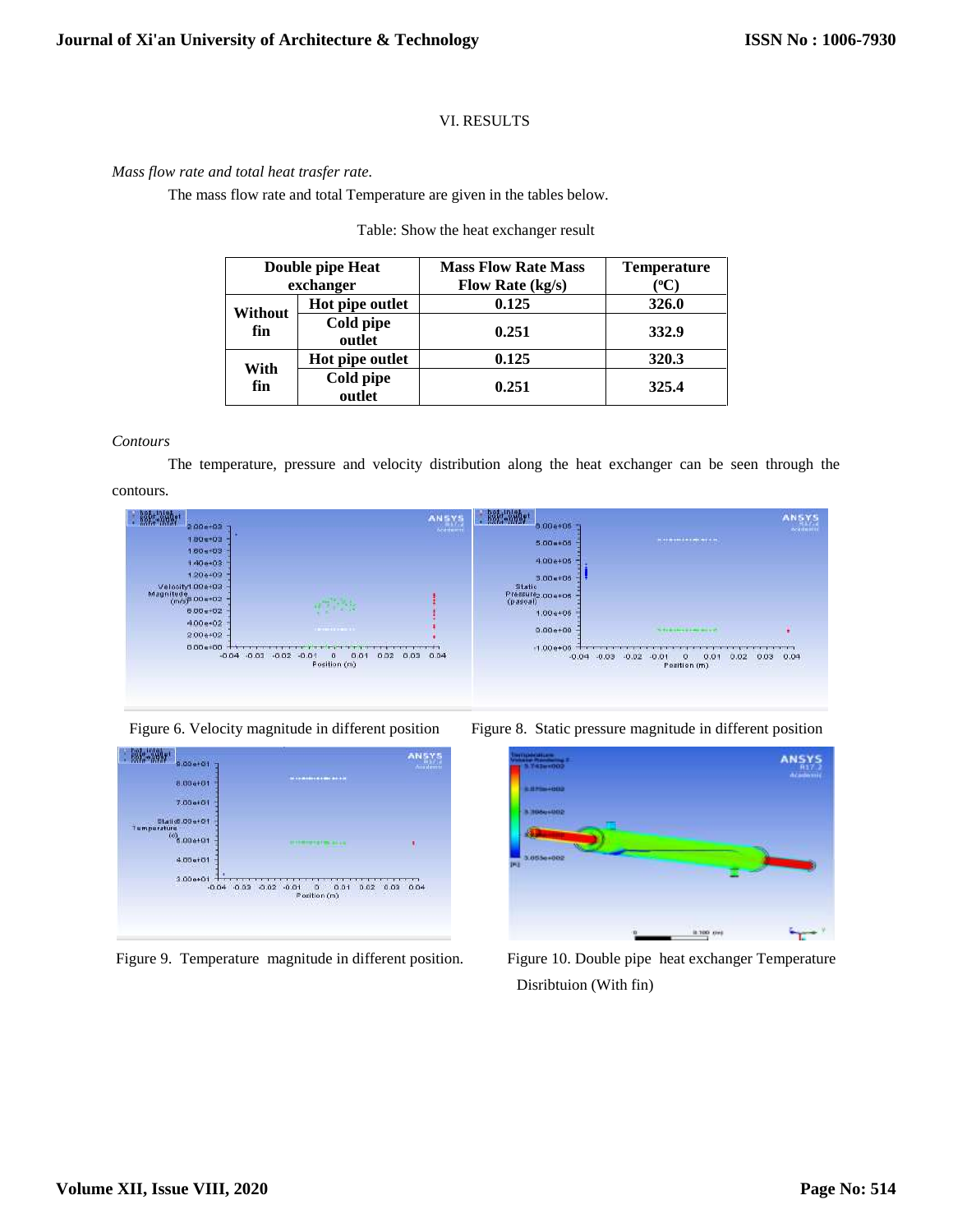

Figure 11. Double pipe heat exchanger Temperature Figure12. Heat exchanger Fluid Pressure Distribution ( Without fin)







Figure 13. Heat exchanger Fluid Velocity Distribution Figure14. : Fluid Velocity magnitude in different position.



Figure 15. Static Pressure magnitude in different position Figure16. Velocity magnitude in different position

| With fin      |        | <b>Temperature</b><br>(k) | <b>Pressure</b><br>(Pa) | <b>Velocity</b><br>(m/s) |
|---------------|--------|---------------------------|-------------------------|--------------------------|
| Hot<br>fluid  | inlet  | 355.4                     | 535100                  | 380.3                    |
|               | outlet | 320.3                     | 36120                   | 760.6                    |
| Cold<br>fluid | inlet  | 305.3                     | 535100                  | 1711.0                   |
|               | outlet | 325.4                     | 30100                   | 950.7                    |

| Without fin   |        | <b>Temperature</b><br>(k) | <b>Pressure</b><br>(Pa) | <b>Velocity</b><br>(m/s) |
|---------------|--------|---------------------------|-------------------------|--------------------------|
| Hot<br>fluid  | inlet  | 360.4                     | 624100                  | 386.2                    |
|               | outlet | 326.0                     | 3246                    | 772.3                    |
| Cold<br>fluid | inlet  | 305.3                     | 313700                  | 1738.0                   |
|               | outlet | 332.9                     | 3246                    | 579.3                    |